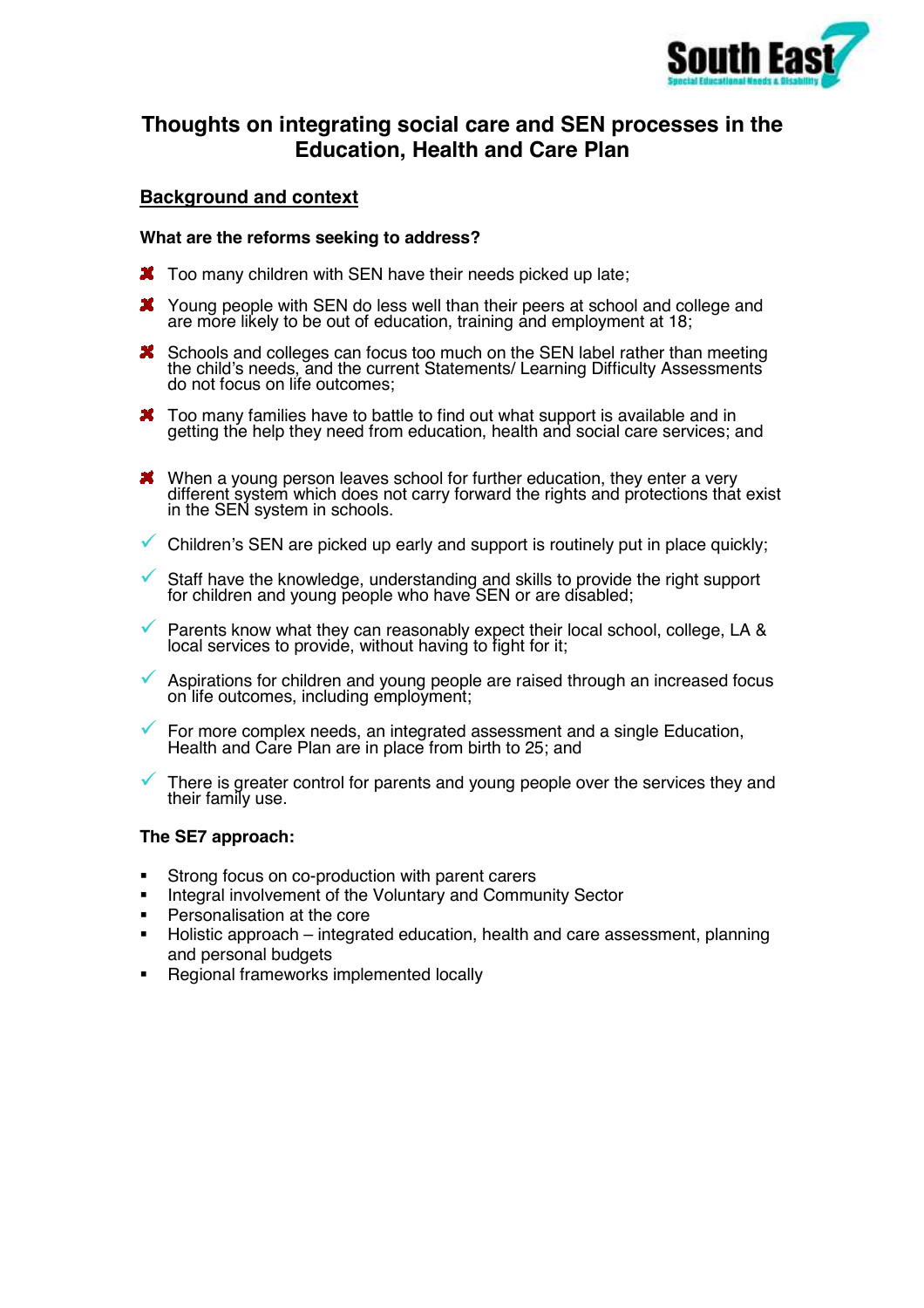### **SE7 Principles:**



### **Principles from Working Together – The Munro report:**

- " System should be child-centred
- " Family usually best place for bringing up children difficult judgements balancing right of child to be with family with right to protection from abuse and neglect
- " Helping children and families involves working with them quality of relationship with professionals impacts on effectiveness of help
- **Early help better for children**
- " Children's needs and circumstances varied so system needs to offer equal variety in response
- " Good professional practice is informed by knowledge of latest theory and research
- " Uncertainty and risk are features of child protection work
- Measure of success of child protection systems is whether children are receiving effective help

### **Working together requirements:**

- LAs required to provide services for children in need for purposes of safeguarding and promoting welfare. LAs assess needs of individual children to determine what services to provide and action to take.
- " Assessments for some children including children with SEN (who may require EHCPs), disabled children will require particular care.
- " Where a child has other assessments it is important that these are coordinated so child does not become lost between different agencies involved and their different procedures.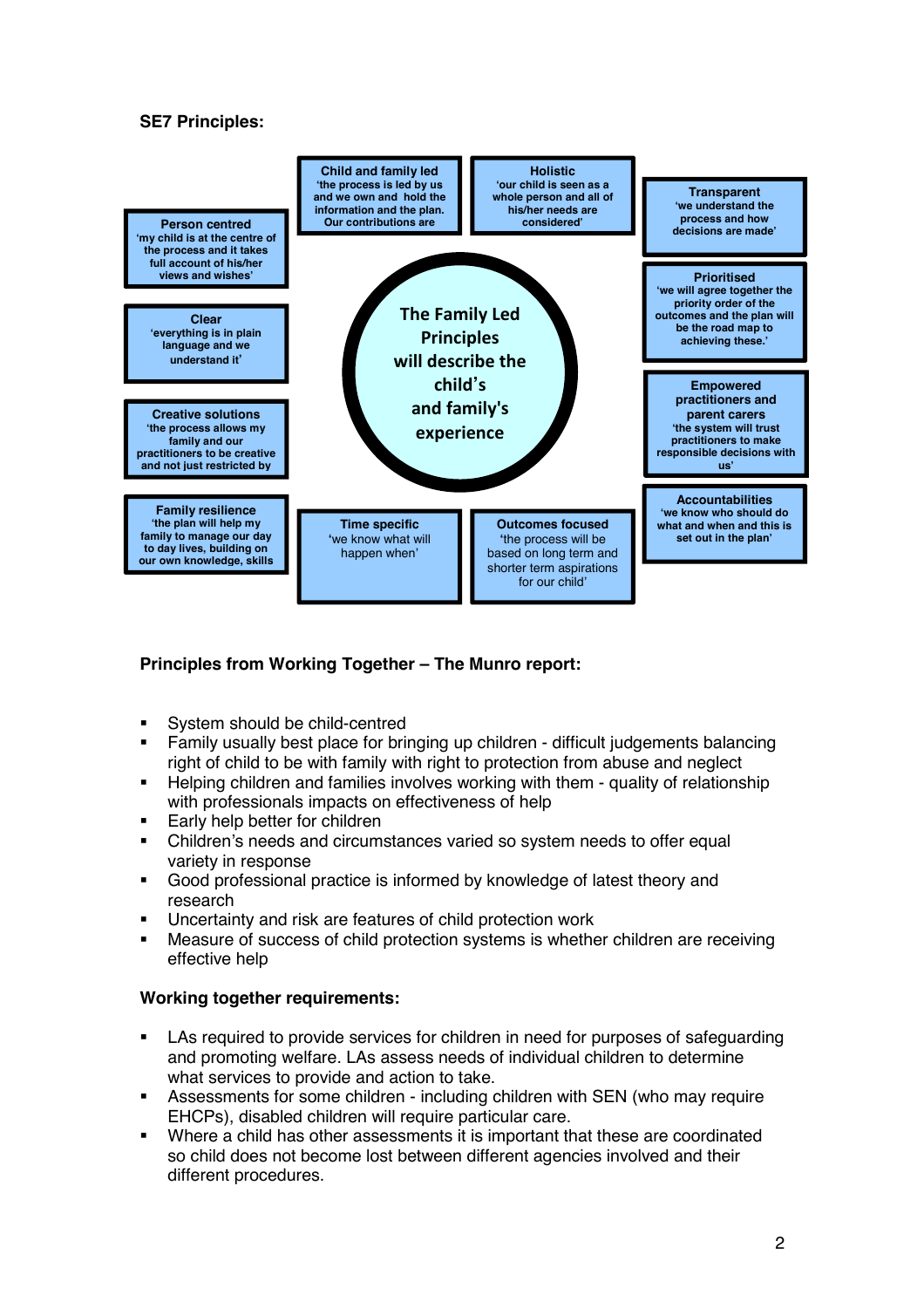### **Draft SEN Code of Practice – assessment processes:**

- " LAs develop and publish protocols for assessment clarify how social care assessments will be informed by and inform other specialist assessments including EHC assessments leading to an EHC plan.
- EHC assessment holistic assessment of the children or young person's education, health and social care needs. Should be combined with social care assessments. Working Together 2013 - section 17 assessments may be combined with assessments in relation to SEN.
- " CP concerns consideration of how process can be integrated to put needs of vulnerable children first
- **EHCP reviews synchronised with social care reviews wherever possible**

### **Draft SEN Code of Practice – Looked after children:**

- " Over 70% have some form of SEN
- " Corporate parent responsibilities duty to appoint designated teacher, role of Virtual School Head
- " Care plan how care needs will be met, addressing all developmental needs. Will include PEP and Health Plan (statutory requirements) - may be through making these assessments that a child's potential SEN will be identified.
- LAC being assessed for SEN vital to take account of information set out in that Care Plan. SEN professionals need to work closely with other professionals. Ensure that EHC plan works in harmony with Care Plan and adds to, but does not duplicate, information about how education, health and care needs will be met.

### **Draft SEN Code of Practice – children in need:**

- LAs develop and publish protocols for assessment clarify how social care assessments will be informed by and inform other specialist assessments including EHC assessments leading to an EHC plan.
- **EHC assessment holistic assessment of the children or young person's** education, health and social care needs. Should be combined with social care assessments. Working Together 2013 - section 17 assessments may be combined with assessments in relation to SEN.
- " CP concerns consideration of how process can be integrated to put needs of vulnerable children first
- **EHCP reviews synchronised with social care reviews wherever possible**

#### **Questions to consider:**

- " How the arrangements for the EHC assessment can be managed to ensure that all factors are taken into account but duplication is minimised?
- " Who should be consulted as part of the assessment and planning process, and how can the various plans be coordinated?
- " What arrangements do LAs need to consider putting in place, in order to ensure smooth processes both internally and with other LAs?
	- " Statutory review every 6 months TAF/TAC
	- Identify who should be plan coordinator (who is best placed/has best relationship with school)
	- Who should be there? If not there, contribution needed
		- o Foster carer/birth family (see care plan)
		- o Primary & potential secondary school (SENCo/Designated teacher)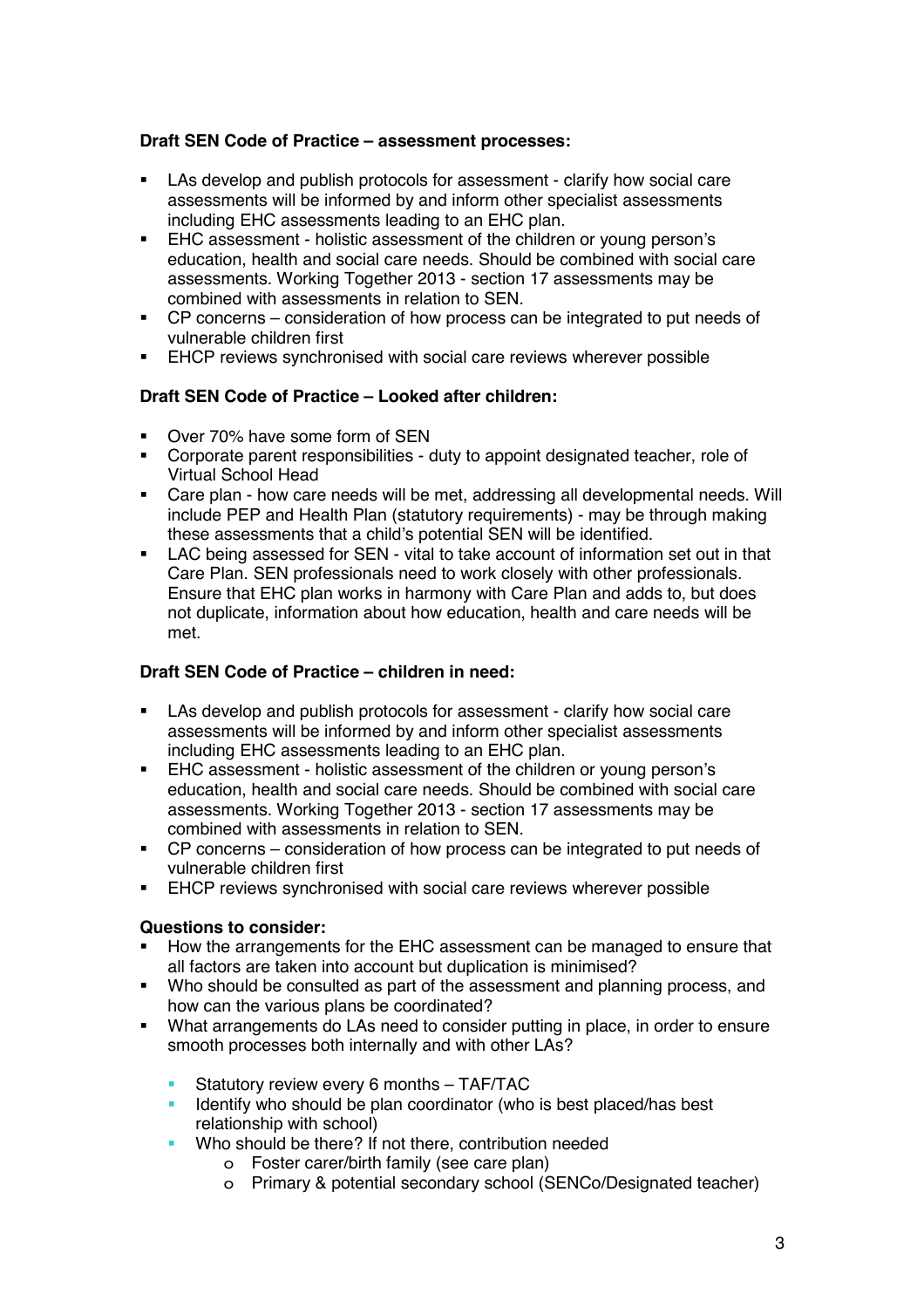- o Social worker (for foster carer)
- o Social worker (for child)
- o Local people involved in child's needs: IRO
- o Who gives consent for information sharing?
- o Virtual school
- o CAMHS
- o EP
- o ASD specialist
- o Paediatrician
- " Health assessments to be fed into the process and other specialist services (GP)
- " All these reports/expertise need to have referrals from area to area
- " Needs to be coordinated by a keyworker
- " Cross boundary agreements but always remembering there's a child/family at the heart of disputes! Forums for decisions/funding arrangements
- " What assessments needed
- " What assessments already exist
- " Identify lead to coordinate
- **•** Parental responsibility

### **Our thoughts:**

- Importance of holistic plan
	- o How to tie it all together
	- o Keyworking/skills training for personnel
	- o Clear planning framework
- **•** Information sharing how to overcome barriers/consent (issue re siblings/wider family)
- " At which point planning starts can influence pathway/involvement of people
- **•** Draw in lead professional early
- " Child/family choice of keyworker
- " Cross boundary statutory obligations/essential attendees/who pays issues
- " Responsible commissioner health/ed/social care
- **•** Parental responsibility
- " Avoidance of duplication embedded in process this is key
- **•** Decision making panels
- " Workforce development
	- o Risk factors
	- o Referral pathways
	- o CP training
	- o Transparency
	- o Early help planning
- " Learning from good practice: observing, capability processes
- **•** Person centred
- " Who leads review meetings?
- **EXECUTE:** Streamline meetings whilst managing different timescales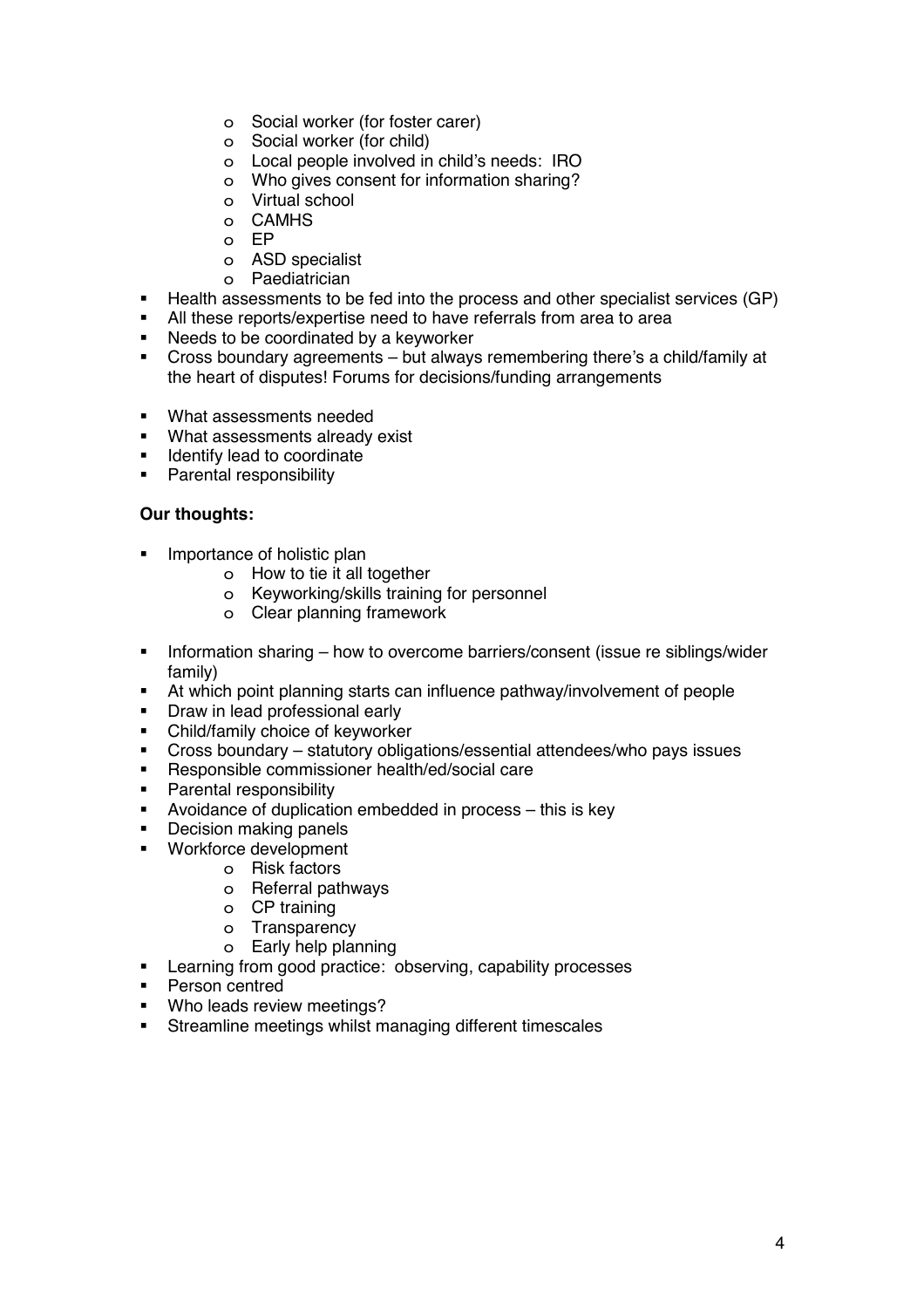# **Early Help**

### " **Identifying children and families who would benefit from early help**

- Local agencies should have in place effective ways to identify emerging problems and potential unmet needs for individual children and families.
- **All professionals have a role in identifying emerging problems and** share information with other professionals to support early identification and assessment
- " **A child-centred and coordinated approach to effective safeguarding**
	- safeguarding is everyone's responsibility: for services to be effective each professional and organisation should play their full part; and a child-centred approach: for services to be effective they should be based on a clear understanding of the needs and views of children.
- " **The system should be child-centred:** 
	- everyone involved in child protection should pursue child-centred working and recognise children and young people as individuals with rights, including their right to participation in decisions about them in line with their age and maturity.
- " **Helping children and families involves working with them** and therefore the quality of the relationship between the child and family and professionals directly impacts on the effectiveness of help given.
- **Early help is better for children:** it minimises the period of adverse experiences and improves outcomes for children.
	- " Although a focus of work is often on helping parents, it is important to keep assessing whether this is leading to sufficient improvement in the capacity of the parents to respond to each of their children's needs. This, at times, requires difficult judgments about whether the parents can change quickly enough to meet the child's developmental needs.

### **The Research and evidence:**

- **Stalker et al (2010)-** disabled children significantly more likely to experience abuse than their peers and subject to lower levels of reporting and registration. The study highlighted risk of practitioners applying higher thresholds to disabled children- abuse seen as attributable to the stress and difficulties of caring for a disabled child.
- " Study of lessons learned from **serious case reviews**, found practitioners paid insufficient attention to the abuse of disabled children.
	- **•** Practitioner's allowed parents' voices to dominate.
	- **EXECT** Insufficient communication with the child; they saw the disability, not the child and accepted a different or lower standard of parenting than would be tolerated for a non-disabled child.
- " An Ofsted thematic inspection on protecting disabled children (2012) found evidence that low-level risks were managed effectively through timely multiagency early support.
	- **EXECT** Inspection found CIN too often had child protection needs unidentified.
	- " Decisions and assessments not consistently well informed by previous concerns, cases closed too early before risks fully assessed.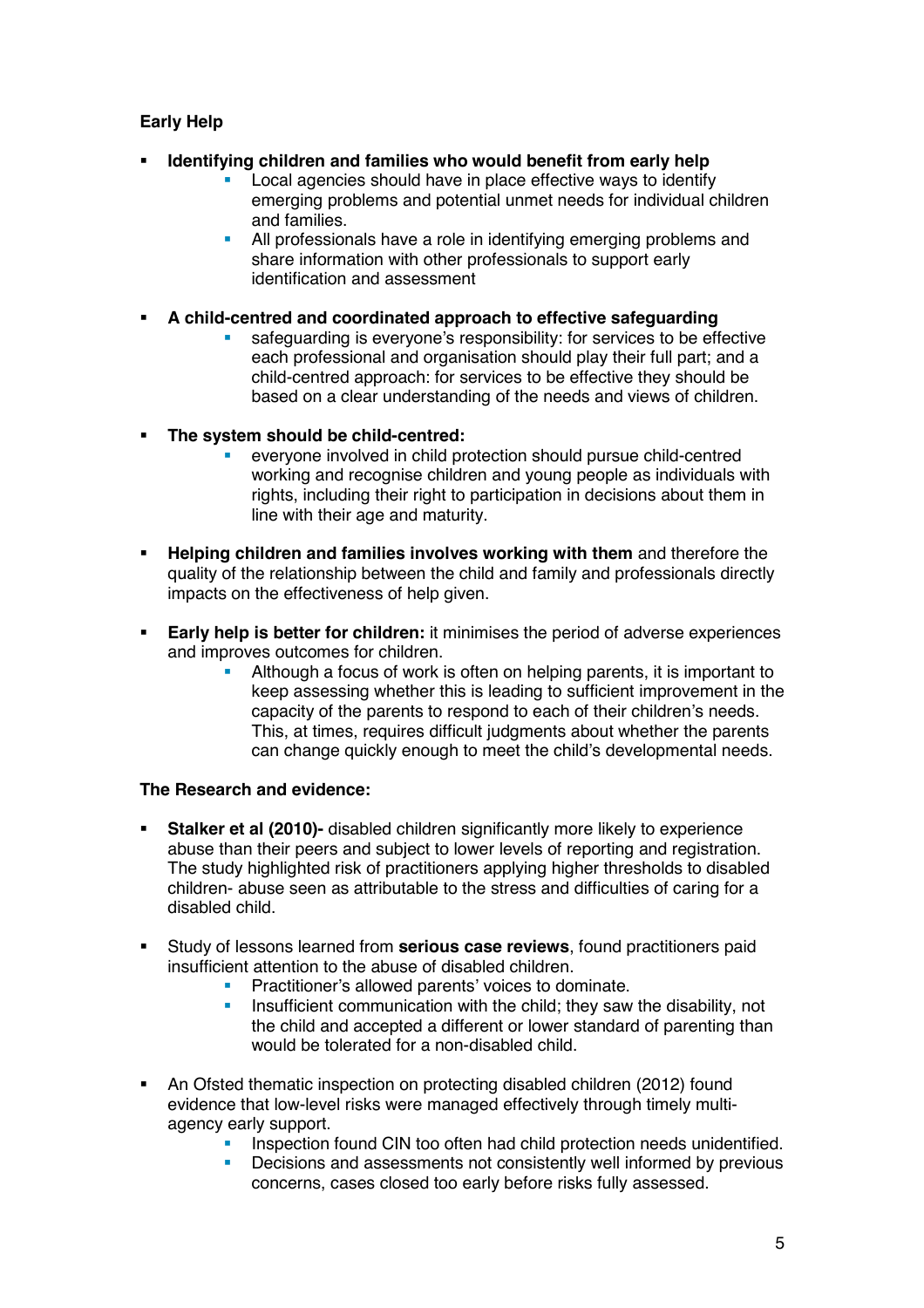#### **West Sussex – signs of safety**

- Signs of Safety approach adopted throughout all areas of work<br>What are we worried about?
- What are we worried about?
- " What's working well?
- " What needs to happen next
- **EXECUTE:** Assessing risk through SoS
- " Consultations with children using three houses –Munro
- **Professionals and parent's views**
- " Use of simple, jargon free language
- " Clear danger statement and safety plan
- " What would we need to see in the life of the child to be satisfied they are safe?
- " Use of scaling 0-10
- " Past harm
- " Complicating factors
- **Euture dangers**



The Three Houses Tool was first created by Nicki Weld and Maggie Greening from New Zealand. The method takes the three key assessment questions of the Signs of Safety framework: What are we worried about, What's working well and What Needs to happen, and locates them in three houses to make the issues more child friendly.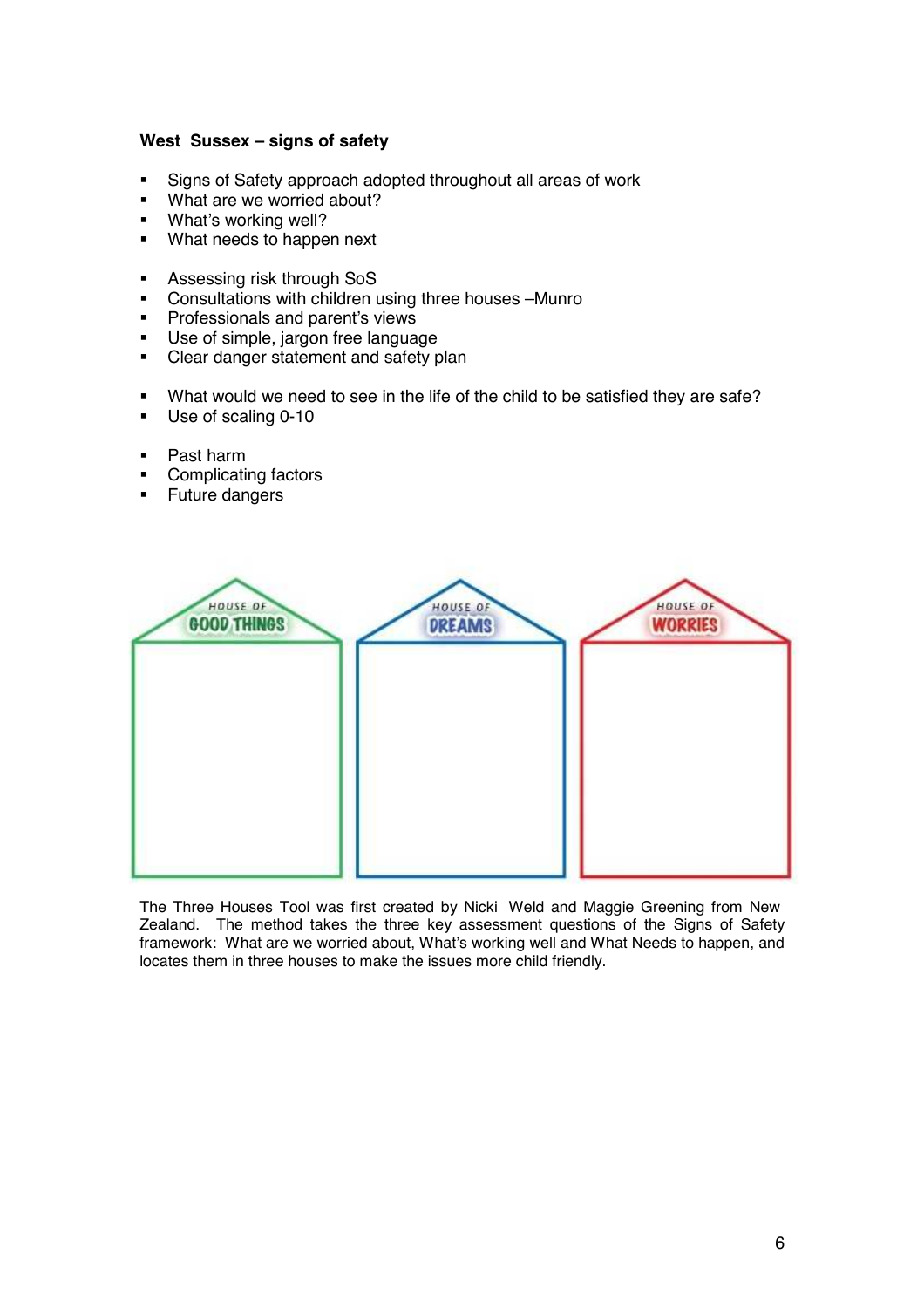### **Discussion points:**

- How do LAs ensure that EHCP take full account of any safeguarding factors?
- " What is the interface between child protection and EHCP in the planning and assessment process, and how can the various plans be coordinated?
- " What policies and guidance do LAs need to consider putting in place, to ensure child protection pathways link internally and with other LAs?

### **Our thoughts:**

- When EHCP happens must ensure information from all agencies and family is available
- **Exeryone must be involved in everything from the beginning**
- " Working together to use information effectively
- **EHCP** assessments could have prompts for protective and risk factors
- **EXECUTE:** Listen to the child's views
- " Multi-professional meeting
- " One LP gathering information/coordinating meetings
- **Same timescales to complete assessments**
- " How do you complete an EHCP when parents do not agree with content of plan or do not want to participate?
- " Workforce capacity and experience linking CP plans and EHCPs
- " Don't' forget adults 0-25 years consent to share information
- **EXEC** Lone worker protocol/supervision
- **IMPORTANTY** Important that outcomes are shaped by all the information, even if some of that information is held confidentially
- **•** Consent issues
- " Ownership issues re plan LA without parental agreement?
- " Different timescales how to map/pull together?
- **Education focus goes against all being responsible**
- " Confidentiality issues cross referencing sharing information
- " How to ensure relevant information is shared whilst being out of context?
- " Outcomes may be inappropriate if all information not shared
- **EOTAS** how to ensure EHCP has their needs correctly<br> **EXPLOMED HOMEOGET CONTENT** must be clear about monitor
- " 52 week placements– EHCP must be clear about monitoring and safeguarding
- " SW always attend EHCP meeting if child is CP
- Plans alongside each other issues:
	- CP reviewed regularly and often change therefore out of date info in EHCP
	- How to ensure information remains relevant
	- Ownership re information accuracy
	- " Joint agreed outcomes bringing information from all plans into the EHCP
- **Early help plan or most EHCP:** 
	- No social worker
	- Training for workforce re safeguarding and how to raise it in a plan how to identify risks and what you do with that information
	- **Signs of safety approach**
	- **Simple processes**
- Where possible 1 plan
	- **Team of professionals around the family pulling together**
	- " Joined up information as part of the initial assessment
	- **Too many meetings increase risk**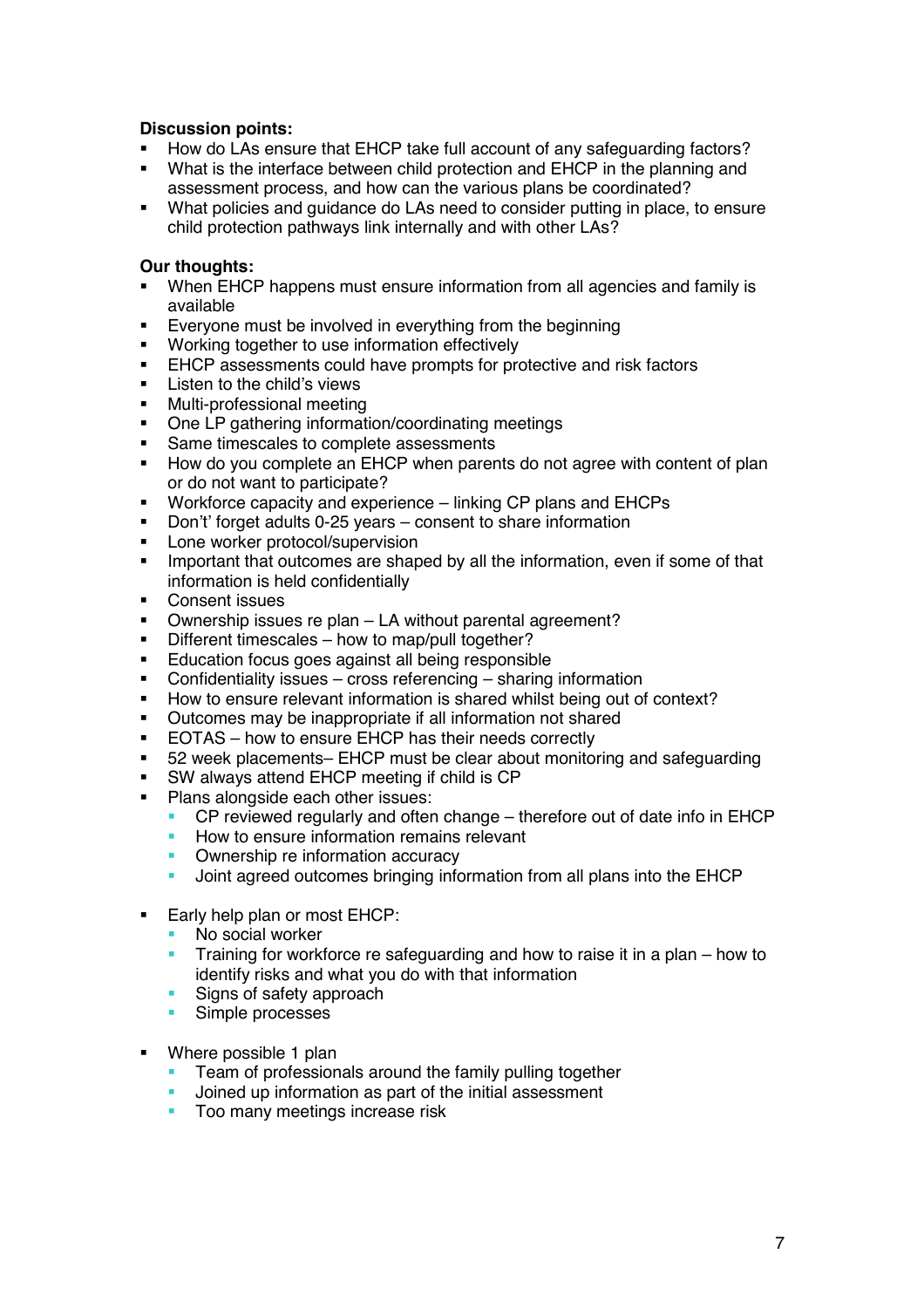

#### **Surrey flow chart – linking early help with EHCP process**